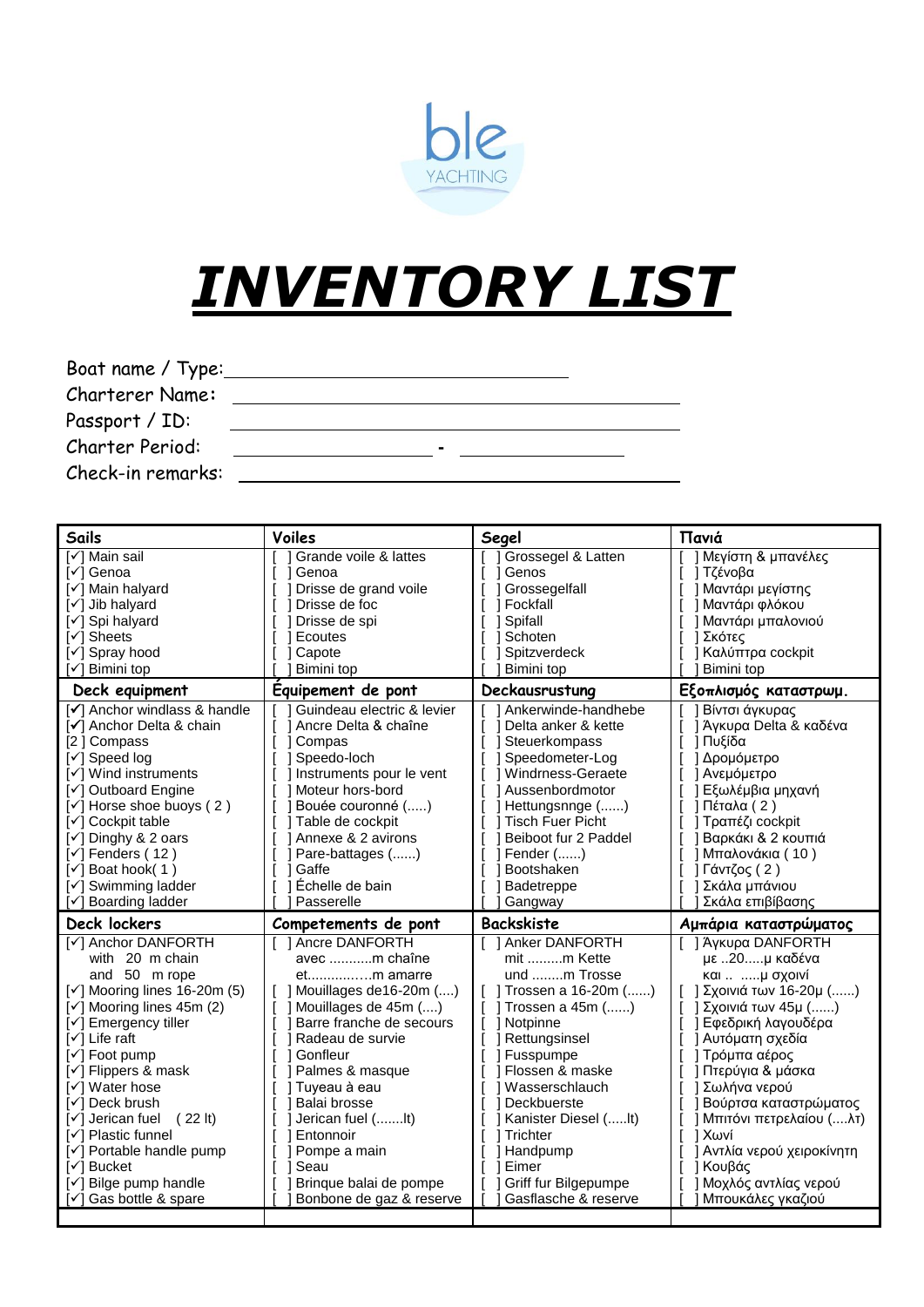(page 1 of 3 )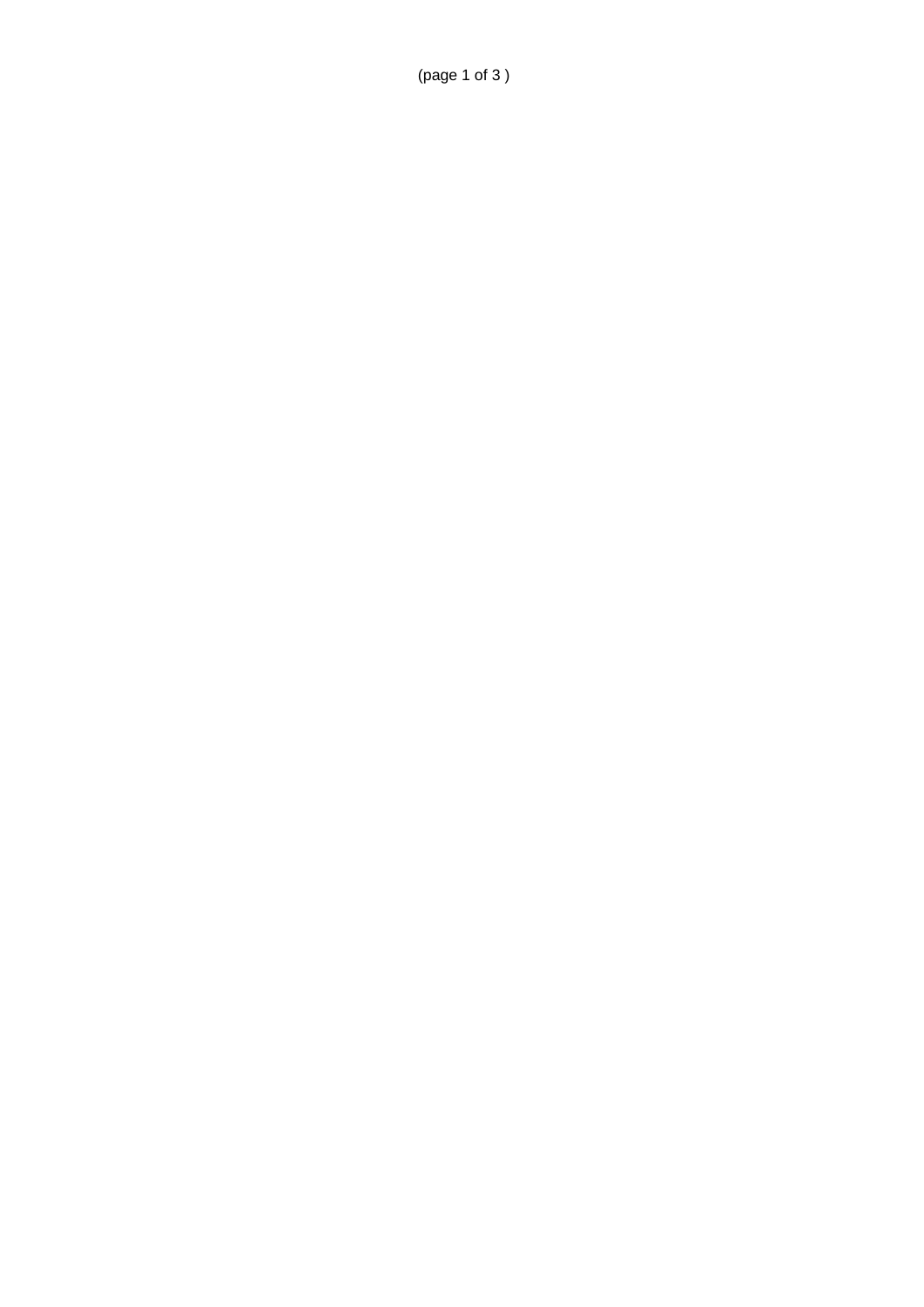| Navigation equipment                     | Equipement de navigation    | Navigationsaus rüstung     | Εξοπλισμός ναυσιπλοίας    |
|------------------------------------------|-----------------------------|----------------------------|---------------------------|
| [√] Handbearing compass                  | Compas de relèvement        | Handpeikompass             | ] Πυξίδα διόπτευσης       |
| $\lceil \checkmark \rceil$ Binoculars    | Jumelles                    | Femglas                    | ] Κιάλια                  |
| [√] Divider                              | Compas de points            | Stechzirkel                | ] Κουμπάσο                |
| $[\checkmark]$ Parallel ruler            | Règle de navigation         | Lineal                     | ] Διπαράλληλος            |
| $[\checkmark]$ V.H.F.                    | 1V.H.F                      | V.H.F.                     | 1V.H.F.                   |
| $[2]$ G.P.S.                             | G.P.S. / Plotter            | G.P.S.                     | G.P.S.                    |
| [2] Plotter                              | Plotter                     | Plotter                    | Plotter                   |
| $\lceil \checkmark \rceil$ Autopilot     | Pilote automatique          | Autopilot                  | Αυτόματος πιλότος         |
| [√] Echo sounder                         | Sondeur                     | Echolot                    | Βυθόμετρο                 |
| $\lceil \checkmark \rceil$ Torch         | Lampe torche                | Taschenlampe               | Φακός                     |
| [√] National flag                        | Pavillon nationeau          | Nationalflaggen            | Σημαία                    |
| [√] Electric bildge pump                 | Pomp électrique             | Electr. Bilgepumpe         | Ηλεκτρ. αντλία σεντίνας   |
| $[\checkmark]$ Winch handles $(.3.)$     | ] Manivelles de winch ()    | Winschkurbeln ()           | ] Μανέλλες                |
| [√] Bosun's chair                        | ] Chaise de mât             | Bootmannstuhl              | ] Καντιλίτσα              |
| [√] Sails repair kit                     | Kit réparation de voiles    | Reparaturset fur segel     | Σετ επισκευής πανιών      |
| [√] Dinghy repair kit                    | Kit réparation d'annexe     | Reparaturset fur beiboot   | Σετ επισκευής βάρκας      |
| Safety equipment                         | Equipement de securite      | Sicherheits ausrüstung     | Εξοπλισμός ασφαλείας      |
| [√] Signaling mirror                     | Miroir de signalisation     | Signalspiegel              | Καθρέπτης σημάτων         |
| [3] Black balls                          | <b>Balles noires</b>        | <b>Schwarze Baelle</b>     | ] Μαύρες μπάλες           |
| [√] Radar reflector                      | Réflecteur radar            | Radarreflektor             | ] Ανακλαστήρας ραντάρ     |
| $[\checkmark]$ 2 signal lights (red)     | 2 feux signalisation rouges | 2 signalltemen             | 2 φώτα ακυβερνησίας       |
| [√] Battery navigation lights            | Feux route de secours       | Not-Fahrtichter            | ] Αμοιβά φώτα ναυσ/λοίας  |
| [√] Floating light                       | Feu flottante               | Leuchtboje                 | ] Ανατρεπόμενο φως        |
| [v] Fire extinguishers (2)               | Extincteurs ()              | Feuerrloscher ()           | ] Πυροσβεστήρες ()        |
| $[\checkmark]$ Safety harnesses (4)      | [ Hamais de sécurité ()     | Sicherheitsgurtel ()       | ] Ζώνες ασφαλείας ()      |
| [ $\checkmark$ ] Life jackets (9 + 2)    | Gillets de sauvetage ()     | Schwimmwesten ()           | Σωσίβια ()                |
| $\lceil \checkmark \rceil$ Box of flares | Coffret de fusées           | Notsignalteuer             | Φωτοβολίδες               |
| [√] First aid kit                        | ] Trousse à pharmacie       | Bordapotheke               | Φαρμακείο                 |
| $[\checkmark]$ Fog horn                  | Corne de brume              | Nebelhorn                  | Κόρνα (καραμούζα)         |
| $\lceil \checkmark \rceil$ Sea anchor    | Ancre flottante             | Treibanker                 | ] Άγκυρα θάλασσας         |
| $\lceil \checkmark \rceil$ Storm lamp    | ] Lampe tempête             | Laterne                    | ] Λάμπα θύελλας           |
| $\lceil \checkmark \rceil$ Wire cutter   | Cisaille pour les haubans   | Wantenschneider            | Κόφτης συρματόσχοινων     |
| Boat documents/manuals                   | Documents du bateau         | Bootspapiere & buecher     | Χαρτιά σκάφους & έντυπα   |
| $[\checkmark]$ Boat papers               | Documents d' admins/tion    | Schiffpapiere              | ] Έγγραφα σκάφους         |
| [√] Clearance list                       | ] List d'équipage           | <b>Buch fuer Crewliste</b> | Λίστα επιβατών            |
| [√] Medical instructions                 | Instructions médicales      | Mediziniche Anweisun       | ] Ιατρικές οδηγίες        |
| $[\checkmark]$ Engine manual             | ] Manuel du moteur          | Motorgebrauc/sung          | Οδηγίες μηχανής           |
| $[\checkmark]$ Charts $(\dots)$          | ] Cartes ()                 | Karten ()                  | ] Χάρτες                  |
| [√] Greek Waters Pilot                   | <b>Greek Waters Pilot</b>   | <b>Greek Waters Pilot</b>  | Greek Waters Pilot        |
| Engine spare & tools                     | Pieces detachees du         | Motorsatzteile &           | Ανταλλακτικά μηχανής &    |
|                                          | moteur & outils             | gerate                     | εργαλεία                  |
| [√] Fuel & oil filters                   | Filtres carburant / huile   | ] Benzinfilter & Oilfilter | ] Φίλτρα πετρελ. & λαδιού |
| $[\checkmark]$ Rubber impeller           | ] Rotor de pompe            | ] Gummi Impellerflug.      | [] Φτερωτή αντλίας νερού  |
| $[\checkmark]$ Spare bulbs               | ] Ampoules alternatives     | ] Reserve Bimen            | ] Λαμπάκια                |
| [√] Spare engine oil                     | ] Huile de moteur           | ] Reserve Motoroil         | [ ]Λάδι μηχανής           |
| [√] Spare gear oil                       | ] Huile de transmission     | ] Reserve Getriebeoil      | [ ] Λαδί ρεβέρσας         |
| [√] Tools                                | Outils                      | Werkzeug                   | Εργαλεία                  |

(page 2 of 3)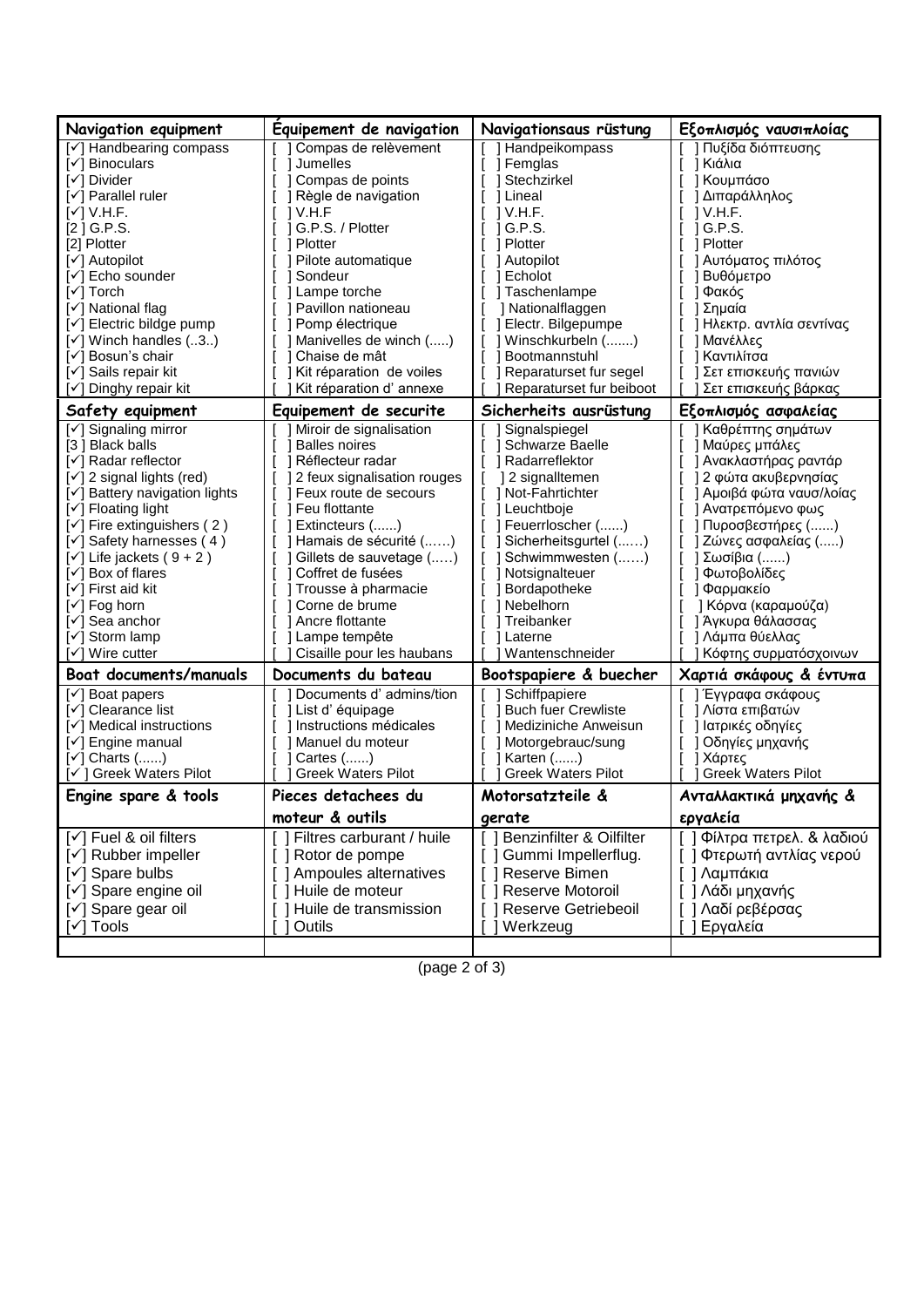| Linen etc.                                                                                                                                                                                                                                                                                                                                                                                                                                                                                                                                                             | Draps etc                                                                                                                                                                                                                                                                                                                                                                                            | Bettbeuege etc                                                                                                                                                                                                                                                                                                                                                                                        | Σεντόνια κλπ                                                                                                                                                                                                                                                                                                                                                                                                       |
|------------------------------------------------------------------------------------------------------------------------------------------------------------------------------------------------------------------------------------------------------------------------------------------------------------------------------------------------------------------------------------------------------------------------------------------------------------------------------------------------------------------------------------------------------------------------|------------------------------------------------------------------------------------------------------------------------------------------------------------------------------------------------------------------------------------------------------------------------------------------------------------------------------------------------------------------------------------------------------|-------------------------------------------------------------------------------------------------------------------------------------------------------------------------------------------------------------------------------------------------------------------------------------------------------------------------------------------------------------------------------------------------------|--------------------------------------------------------------------------------------------------------------------------------------------------------------------------------------------------------------------------------------------------------------------------------------------------------------------------------------------------------------------------------------------------------------------|
| $[\checkmark]$ Bed sheets()<br>$[\checkmark]$ Pillows $(\dots)$<br>$[\checkmark]$ Pillow cases $(\dots)$<br>$[\checkmark]$ Blankets $(\dots)$<br>$[\checkmark]$ Towels $(\dots)$<br>$[\checkmark]$ Tea towels $(\dots)$                                                                                                                                                                                                                                                                                                                                                | $[ ]$ Draps $()$<br>[ ] Oreillers ()<br>[ ] Taie d' oreillers ()<br>[] Couvertures ()<br>[] Servietes ()<br>Torchons ()                                                                                                                                                                                                                                                                              | [] Bettuecher ()<br>[ ] Kopfkissen ()<br>[] Kopfkissenbezuge ()<br>$\lceil$ ] Decke $(\dots)$<br>[ ] Handtuecher ()<br>Geschimtuesher ()                                                                                                                                                                                                                                                              | [ ] Σεντόνια ()<br>[ ] Μαξιλάρια ()<br>[] Μαξιλαροθήκες ()<br>[] Κουβέρτες ()<br>$[ ]$ Πετσέτες ()<br>Κουζινοπετσέτες ()                                                                                                                                                                                                                                                                                           |
| Galley                                                                                                                                                                                                                                                                                                                                                                                                                                                                                                                                                                 | Cuisine                                                                                                                                                                                                                                                                                                                                                                                              | Pantry                                                                                                                                                                                                                                                                                                                                                                                                | Κουζίνα                                                                                                                                                                                                                                                                                                                                                                                                            |
| [2] Electric fridge<br>$\lceil \checkmark \rceil$ Gas stove<br>$[\checkmark]$ Plates $(\dots \dots)$<br>$[\checkmark]$ Glasses & cups $(\dots)$<br>$[\checkmark]$ Knives $(\dots)$<br>$[\checkmark]$ Forks $(\dots)$<br>$[\checkmark]$ Spoons $(\dots)$<br>[√] Salad bowl<br>[√] Salad servers<br>$[\checkmark]$ Can opener<br>[√] Cork screw<br>$\lceil \checkmark \rceil$ $\checkmark$ Filter coffee pot<br>[ ] Kettle<br>$[\checkmark]$ Saucepans<br>$[\checkmark]$ Frying pans<br>[√] Bread knife<br>[√] Tea stainer<br>[v] Chopping board<br>Extras<br>] Windsurf | [ ] Refrigerateur<br>[ ] Cuisiniere<br>[ ] Assiettes ()<br>[] Verres & Tasses ()<br>$[$ ] Couteaux $($ )<br>[ ] Fourcettes ()<br>[ ] Cuillieres ()<br>[ ] Saladier<br>[ ] Service a salade<br>[ ] Ouvre Botle<br>[ ] Tire-bouchon<br>[ ] Cafetiere<br>[ ] Bouilloire<br>[ ] Casseroles ()<br>[ ] Poeles ()<br>[] Couteau a pain<br>[ ] Passoire<br>Planche a decouper<br>Extras<br>] Planche a voile | [ ] Kuhlschraenke electr.<br>[ ] Gasherd<br>$\lceil$ ] Teller $(\dots)$<br>[ ] Glase & tassen ()<br>$[ ]$ Messer $()$<br>$[$ ] Gablen $()$<br>[] Desser-kaffeeloffel ()<br>[ ] Salatschuessel<br>[ ] Salatbesteck<br>[] Dosenoeffner<br>[ ] Korkewzieher<br>[ ] Filterkanne<br>[ ] Kessel<br>[ ] Kochtopf<br>[ ] Bratpfanne ()<br>[] Brotmesser<br>[ ] Teesieb<br>Kuchen Bret<br>Extras<br>] Windsurf | [] Ηλεκτρικό ψυγείο<br>[] Κουζίνα γκαζιού<br>[] Πιάτα $()$<br>[] Ποτήρια-φλιτζάνια ()<br>[ ] Μαχαίρια ()<br>[] Πιρούνια $()$<br>[ ] Κουτάλια ()<br>[] Σαλατιέρα ()<br>[] Πιρούνα/κουτάλα σαλάτ.<br>[] Ανοιχτήρι κονσέρβας<br>[] Ανοιχτήρι μπουκαλιού<br>[] Καφετιέρα φίλτρου<br>[] Βραστήρας<br>[] Κατσαρόλες ()<br>[ ] Τηγάνια ()<br>[] Μαχαίρι ψωμιού<br>[] Σουρωτήρι<br>Ξύλο κοπής<br>Πρόσθετα<br>] Ιστιοσανίδα |
| ] Gennaker & sheets<br>Spinnaker & sheets<br>[ ] Spinnaker pole<br>Cockpit cushions (2)                                                                                                                                                                                                                                                                                                                                                                                                                                                                                | [ ] Gennaker & ecoutes<br>Spinnaker & ecoutes<br>[ ] Tangon de spinnaker<br>Coussins de cockpit                                                                                                                                                                                                                                                                                                      | [ ] Gennaker & schoten<br>] Spinnaker & Schoten<br>] Spinnakerbaum<br>Sitzpolster für Plicht                                                                                                                                                                                                                                                                                                          | ] Μπαλονοτζένοα & σκότες<br>] Μπαλόνι & σκότες<br>] Σπινακόξυλο<br>Μαξιλάρια cockpit                                                                                                                                                                                                                                                                                                                               |
|                                                                                                                                                                                                                                                                                                                                                                                                                                                                                                                                                                        |                                                                                                                                                                                                                                                                                                                                                                                                      |                                                                                                                                                                                                                                                                                                                                                                                                       |                                                                                                                                                                                                                                                                                                                                                                                                                    |
| <b>EXTRAS FOR SUSPECTED</b><br>CASE (COVID-19)                                                                                                                                                                                                                                                                                                                                                                                                                                                                                                                         | <b>EXTRAS POUR CAS</b><br>SUSPECTÉ (COVID-19)                                                                                                                                                                                                                                                                                                                                                        | <b>EXTRAS FÜR</b><br><b>VERDÄCHTIGTEN FALL</b><br>$(COVID-19)$                                                                                                                                                                                                                                                                                                                                        | ΠΡΟΣΘΕΤΑ ΓΙΑ ΤΟΝ<br>COVID-19                                                                                                                                                                                                                                                                                                                                                                                       |
| Documentation(7 documents<br>excluding the present)                                                                                                                                                                                                                                                                                                                                                                                                                                                                                                                    | Documentation (7<br>documents hors présent)                                                                                                                                                                                                                                                                                                                                                          | Dokumentation (7 Dokumente<br>ohne Gegenwart)                                                                                                                                                                                                                                                                                                                                                         | 7 έγγραφα (εκτός του<br>παρόντος)                                                                                                                                                                                                                                                                                                                                                                                  |
| One-use urgical masks, dry<br>tissues, plastic bags to<br>dispose of sanitary items,<br>antiseptic liquids, gloves, soap<br>for hand wash                                                                                                                                                                                                                                                                                                                                                                                                                              | Masques d'urgence à usage<br>unique, mouchoirs secs,<br>sacs en plastique pour<br>éliminer les articles<br>d'hygiène, liquides<br>antiseptiques, gants, savon<br>pour le lavage des mains                                                                                                                                                                                                            | Einmalige Notfallmasken,<br>Taschentücher, Plastiktüten<br>zur Entsorgung von<br>Hygieneartikeln, antiseptische<br>Flüssigkeiten, Handschuhe,<br>Seife zum Händewaschen                                                                                                                                                                                                                               | Μάσκες μιας χρήσης,<br>χαρτομάντηλα, πλαστικές<br>σακούλες, αντισηπτικά<br>υγρά, γάντια, σαπούνι για το<br>πλύσιμο χεριών                                                                                                                                                                                                                                                                                          |
| One-use kitchen equipment<br>(dishes, cuttlery, glasses etc)                                                                                                                                                                                                                                                                                                                                                                                                                                                                                                           | Matériel de cuisine à usage<br>unique (vaisselle, couverts,<br>verres, etc.                                                                                                                                                                                                                                                                                                                          | Einwegküchengeräte<br>(Geschirr, Besteck, Gläser<br>usw.)                                                                                                                                                                                                                                                                                                                                             | Εξοπλισμός κουζίνας μιάς<br>χρήσης(<br>πιάτα, μαχαιροπίρουνα, ποτήρι<br>α)                                                                                                                                                                                                                                                                                                                                         |
| Foot protectors                                                                                                                                                                                                                                                                                                                                                                                                                                                                                                                                                        | Protège-pieds                                                                                                                                                                                                                                                                                                                                                                                        | Fußschutz                                                                                                                                                                                                                                                                                                                                                                                             | Προστατευτικά ποδιών                                                                                                                                                                                                                                                                                                                                                                                               |
| Oximeter<br>Infrared digital thermometer                                                                                                                                                                                                                                                                                                                                                                                                                                                                                                                               | Oxymètre<br>Thermomètre numérique                                                                                                                                                                                                                                                                                                                                                                    | Oximeter<br>Infrarot-Digitalthermometer                                                                                                                                                                                                                                                                                                                                                               | Οξύμετρο<br>Θερμόμετρο                                                                                                                                                                                                                                                                                                                                                                                             |
| Bottle of chlorine                                                                                                                                                                                                                                                                                                                                                                                                                                                                                                                                                     | infrarouge<br>Bouteille de chlore                                                                                                                                                                                                                                                                                                                                                                    | Flasche Chlor                                                                                                                                                                                                                                                                                                                                                                                         | Χλωρίνη                                                                                                                                                                                                                                                                                                                                                                                                            |

 $\bullet$  Please note that under the provisions of EU Regulation 2016/679 (GDPR), your personal data will be used solely to fulfil the purpose you have approved, based on your signature. We notify you that your personal data will be destroyed within 30 days without further notice.

 $\bullet$ any field that is not completed is considered complete and acceptable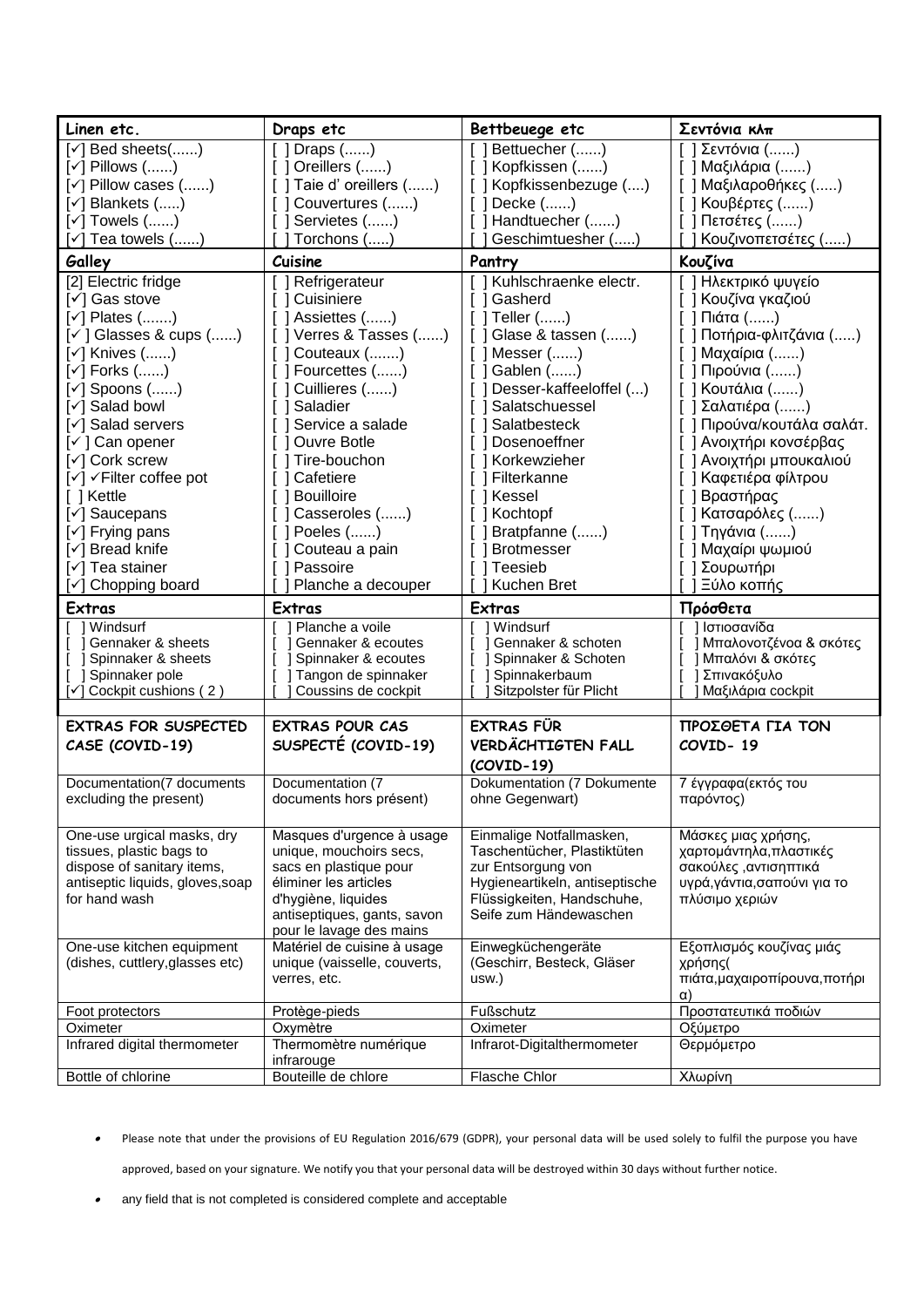- $\cdot$  I confirm that I have received the Logbook, training and guidelines regarding the measures against the spread of COVID19 and Management plan of handling a suspected case of COVID19 on board.
- . "The skipper confirms that all passengers have filled in the "Pre-Boarding Questionnaire" and are deemed suitable to embark the sailing yacht".

## *Check-in* : <u>\_\_\_\_\_ Lefkas \_\_\_\_</u> - <sub>\_\_\_\_\_</sub> / \_\_\_\_ / Owner's signature :

Charterer's signature :

(page 3 of 3)